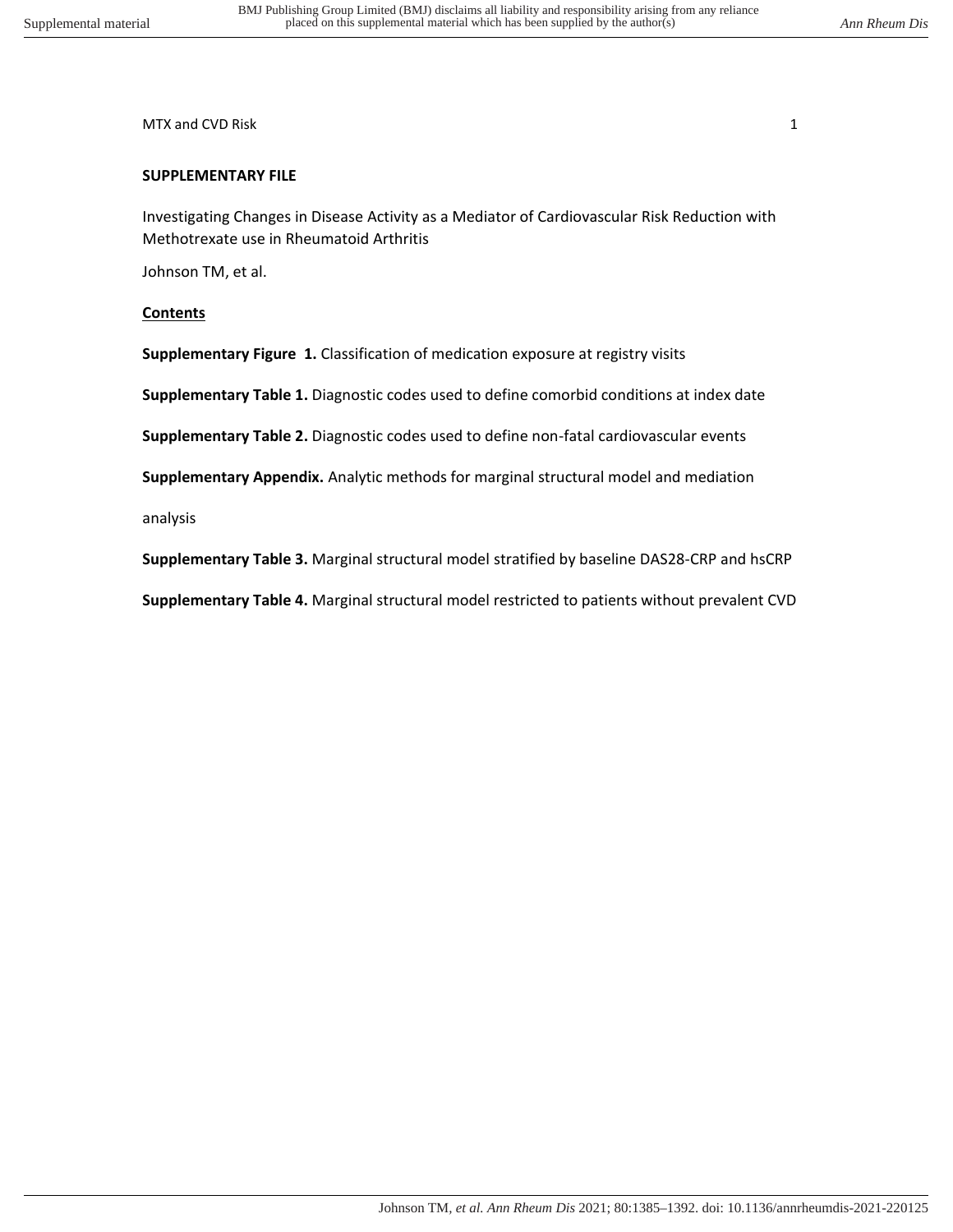

Supplementary Figure 1. Study design for an illustrative RA patient on MTX + prednisone at enrollment, who was subsequently switched to: MTX + HCQ + prednisone prior to visit 2, and MTX + ETN prior to visit 3. Patients are defined as exposed (1) or not exposed (0) at each visit, looking back 90 days (180 days for rituximab) for an active medication course to define exposure.

Abbreviations: CVD = cardiovascular disease, ETN = etanercept, HCQ = hydroxychloroquine, MTX = methotrexate, Pred = prednisone, SSZ = sulfasalazine, VARA = Veterans Affairs Rheumatoid Arthritis registry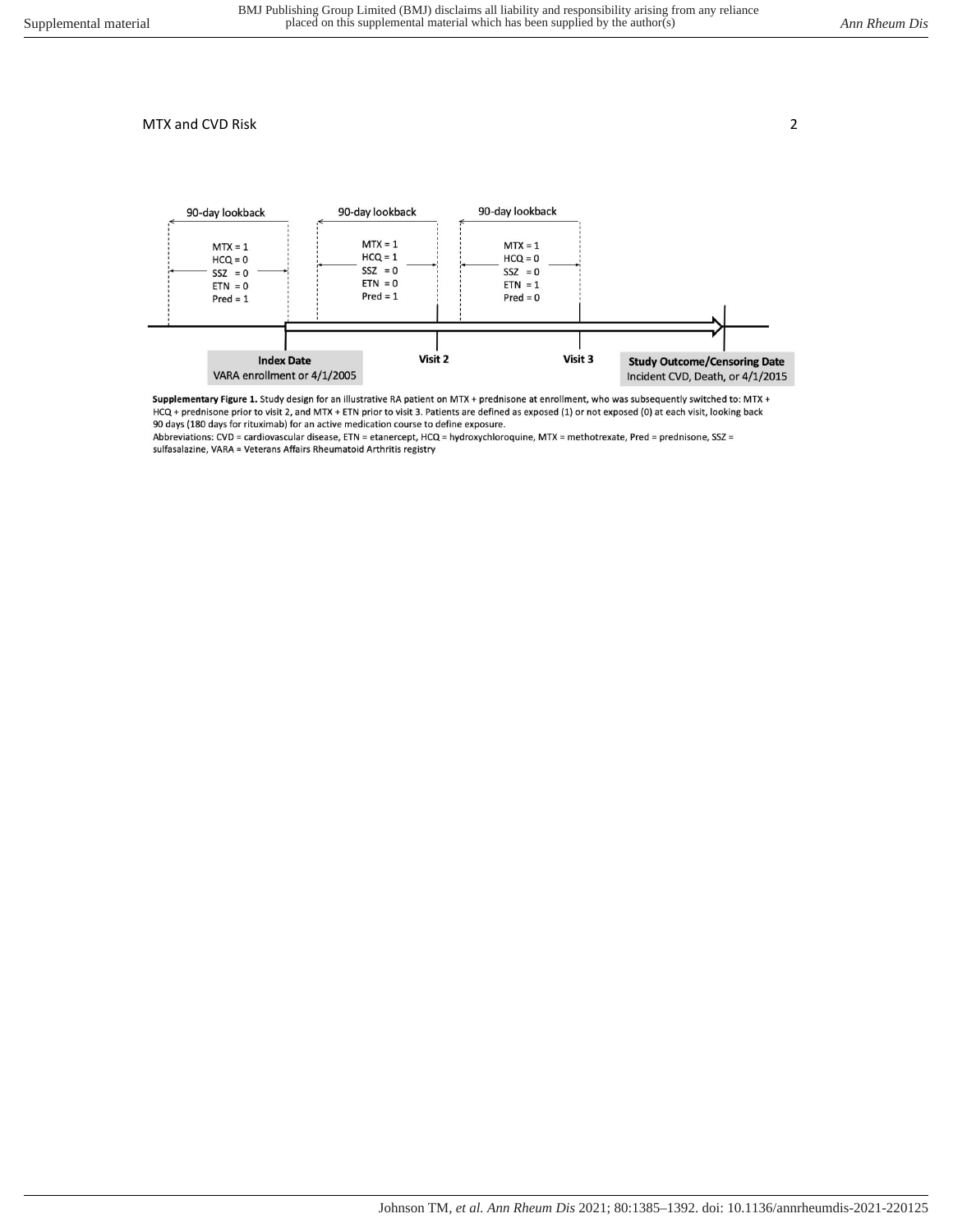### **Supplementary Table 1.** Diagnostic codes used to define comorbid conditions at index date in patients with RA

| <b>Condition</b>        | ICD-9 Code                                                                                                                                  |
|-------------------------|---------------------------------------------------------------------------------------------------------------------------------------------|
| Cerebrovascular disease | 362.34, 430.x-438.x                                                                                                                         |
| Heart failure           | 398.91, 402.01, 402.11, 402.91, 404.01, 404.03, 404.11, 404.13, 404.91, 404.93, 425.4-425.9,<br>428.x                                       |
| Coronary artery disease | 410.x-414.x, 429.7, V45.81, V45.82                                                                                                          |
| <b>Diabetes</b>         | 250.x                                                                                                                                       |
| Hyperlipidemia          | 272.0, 272.2-272.4                                                                                                                          |
| Hypertension            | 401.x, 402.x-405.x                                                                                                                          |
| Liver disease           | 070.22, 070.23, 070.32, 070.33, 070.44, 070.54, 070.6, 070.9, 456.0-456.2, 570.x, 571.x, 572.2-<br>572.8, 573.3, 573.4, 573.8, 573.9, V42.7 |
| Renal disease           | 403.01, 403.11, 403.91, 404.02, 404.03, 404.12, 404.13, 404.92, 404.93, 582.x, 583.0-583.7,<br>585.x, 586.x, 588.0, V42.0, V45.1, V56.x     |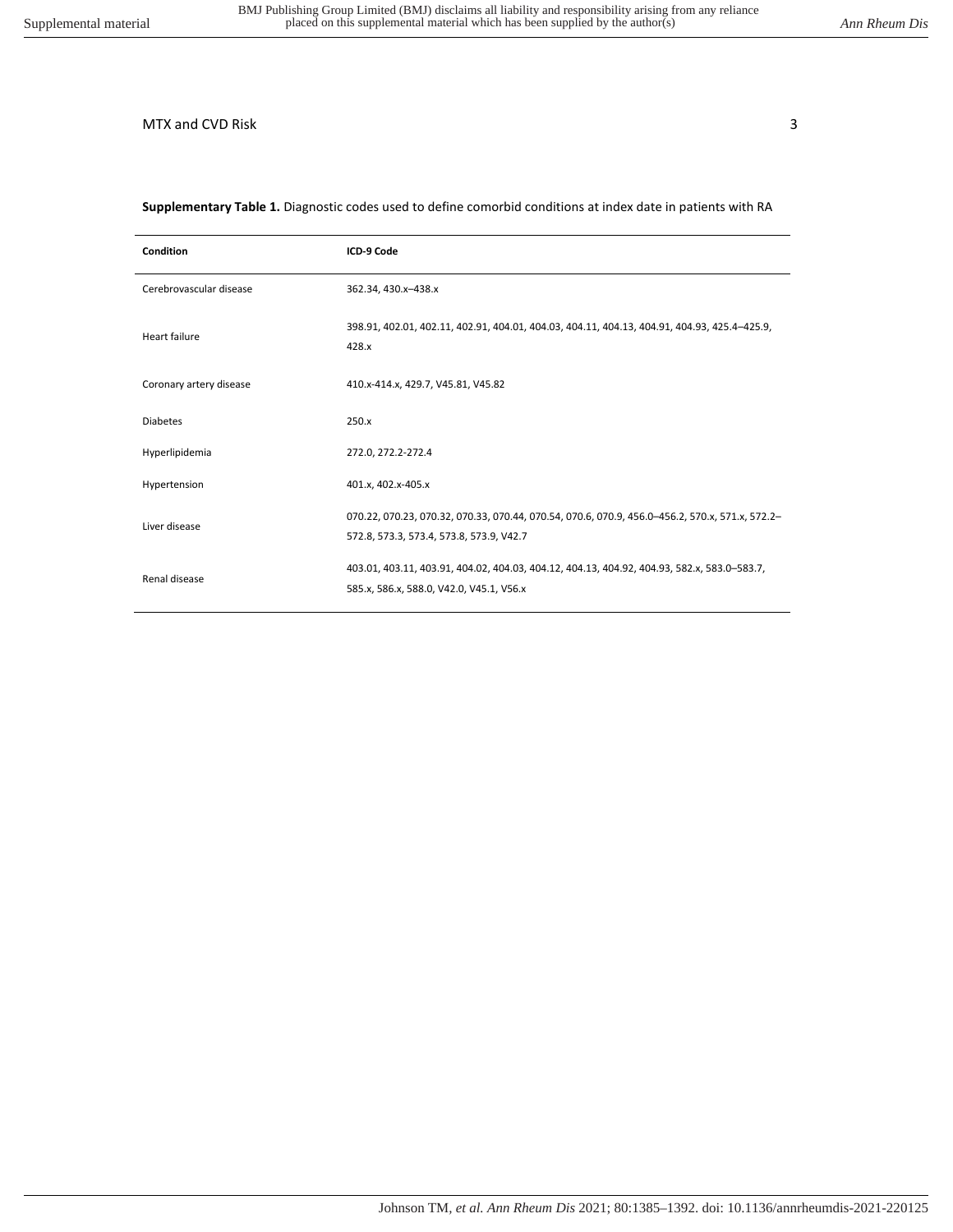**Supplementary Table 2.** Diagnostic codes used to define non-fatal cardiovascular events in patients with RA

| Condition                                                            | ICD-9 code                                                            | ICD-9 procedure code | ICD-10 procedure code | <b>CPT code</b>                                                                                                |
|----------------------------------------------------------------------|-----------------------------------------------------------------------|----------------------|-----------------------|----------------------------------------------------------------------------------------------------------------|
| Diagnostic codes queried in both inpatient and outpatient encounters |                                                                       |                      |                       |                                                                                                                |
| CAD                                                                  | 410.x, excluding 410.x2                                               |                      |                       |                                                                                                                |
| PCI                                                                  |                                                                       | 0.66, 36.01-36.09    | 0270-0273.xxx         | 92980-92996, 92920-21,<br>92924-25, 92928-29, 92933-<br>34, 92937-38, 92941, 92943-<br>44, 92973, 92975, 92977 |
| CABG                                                                 |                                                                       | 36.1x                | 0210-0213.xxx         | 33510-33536                                                                                                    |
| Stroke                                                               | 430.x, 431.x, 433.x1,<br>434.x1, 435.x, 436                           |                      |                       |                                                                                                                |
| HF                                                                   | 428.x [excluding 428.22,<br>428.32, 428.42], 402.x1,<br>404.x1, 415.0 |                      |                       |                                                                                                                |
| Diagnostic codes queried in outpatient encounters only               |                                                                       |                      |                       |                                                                                                                |
| Stable angina                                                        | 413.x                                                                 |                      |                       |                                                                                                                |
| History of CAD                                                       | 410.x2, 412.x                                                         |                      |                       |                                                                                                                |
| Stroke sequelae                                                      | 438.x                                                                 |                      |                       |                                                                                                                |

Abbreviations: CABG = coronary artery bypass graft, CAD = coronary artery disease, HF = congestive heart failure, CPT = Current Procedural Terminology, ICD = International Classification of Disease, PCI = percutaneous coronary intervention, RA = rheumatoid arthritis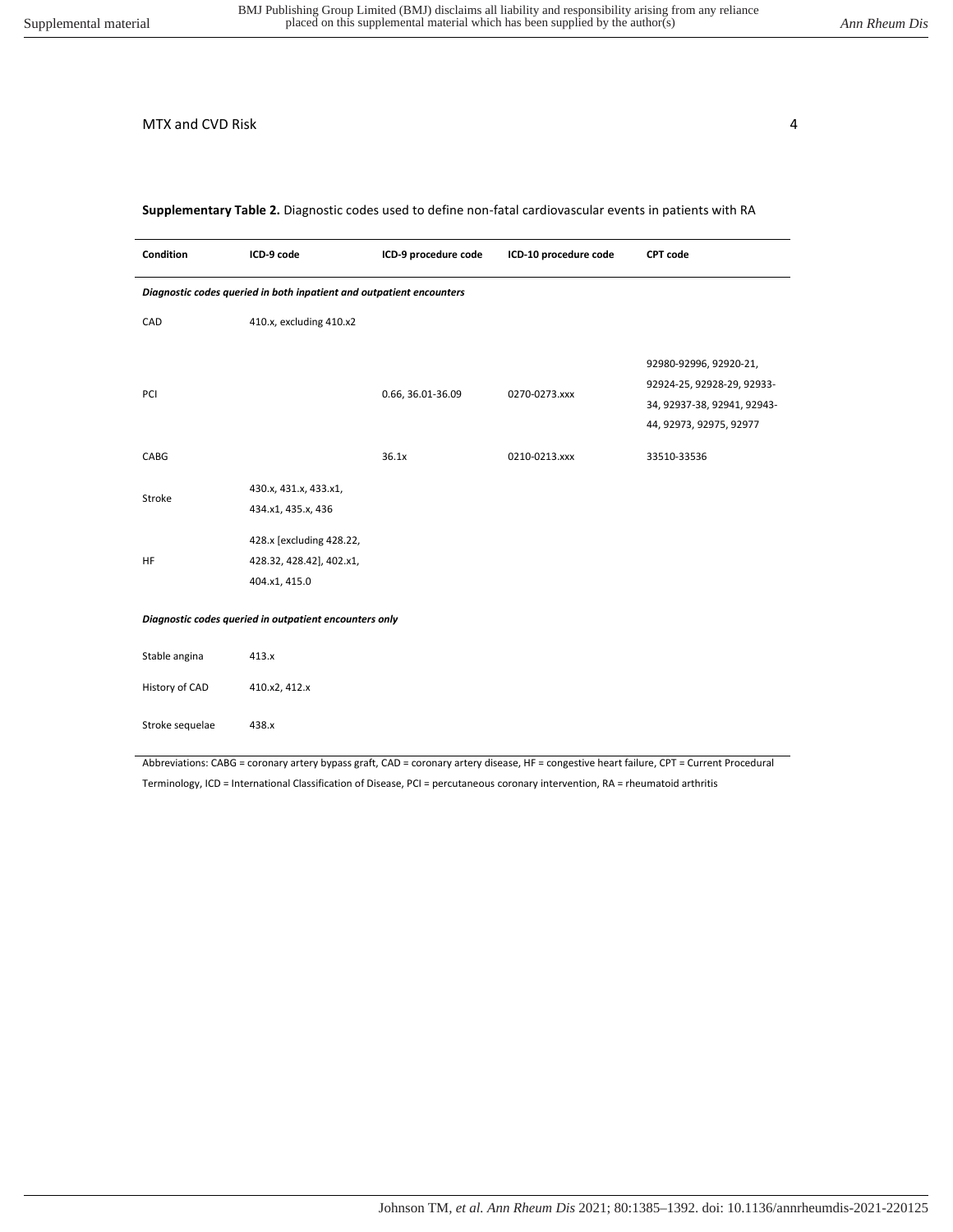MTX and CVD Risk 5 and SMTX and CVD Risk 5 and  $\sim$  5 and 5 and 5 and 5 and 5 and 5 and 5 and 5 and 5 and 5 and 5 and 5 and 5 and 5 and 5 and 5 and 5 and 5 and 5 and 5 and 5 and 5 and 5 and 5 and 5 and 5 and 5 and 5 and 5

**Supplementary Appendix.** Analytic methods for marginal structural models and mediation analysis

## **Marginal Structural Models**

Marginal structural models were utilized to examine the association of MTX with CVD events, incorporating inverse probability of treatment weights (IPTW) for MTX exposure to account for the influence of time-varying and time-fixed variables on the likelihood to receive treatment with MTX . Stabilized IPTW at each visit were calculated using the equation: *IPTW = Pmtx / Pmtx\**, where *Pmtx* represents the propensity for treatment with MTX at the current visit based on MTX use at the previous visit and *Pmtx\** represents the propensity for MTX treatment at the current visit based on MTX use at the previous visit and given confounders that may influence this probability. *Pmtx* was estimated using logistic regression models for MTX exposure at the current visit with MTX exposure at the prior visit as the independent variable. *Pmtx\** was estimated from similar logistic regression models, which also included DAS28-CRP from the prior visit and the following additional variables (hereafter referred to as "additional covariates"): time-varying variables from the current and prior visit (age, BMI, non-MTX conventional DMARDs, biologic DMARDs, prednisone, aspirin, and NSAIDs) and time-invariant variables obtained at baseline (sex, race, smoking status, RA duration, hypertension, hyperlipidemia, diabetes, kidney disease, liver disease, prior CVD, statin use, and the Rheumatic Disease Comorbidity Index score). Both Pmtx and Pmtx\* were estimated cumulatively to reflect the complete treatment history. After incorporating IPTW, standardized mean differences were calculated for each variable between MTX-exposure groups to ensure covariate balance. IPTWs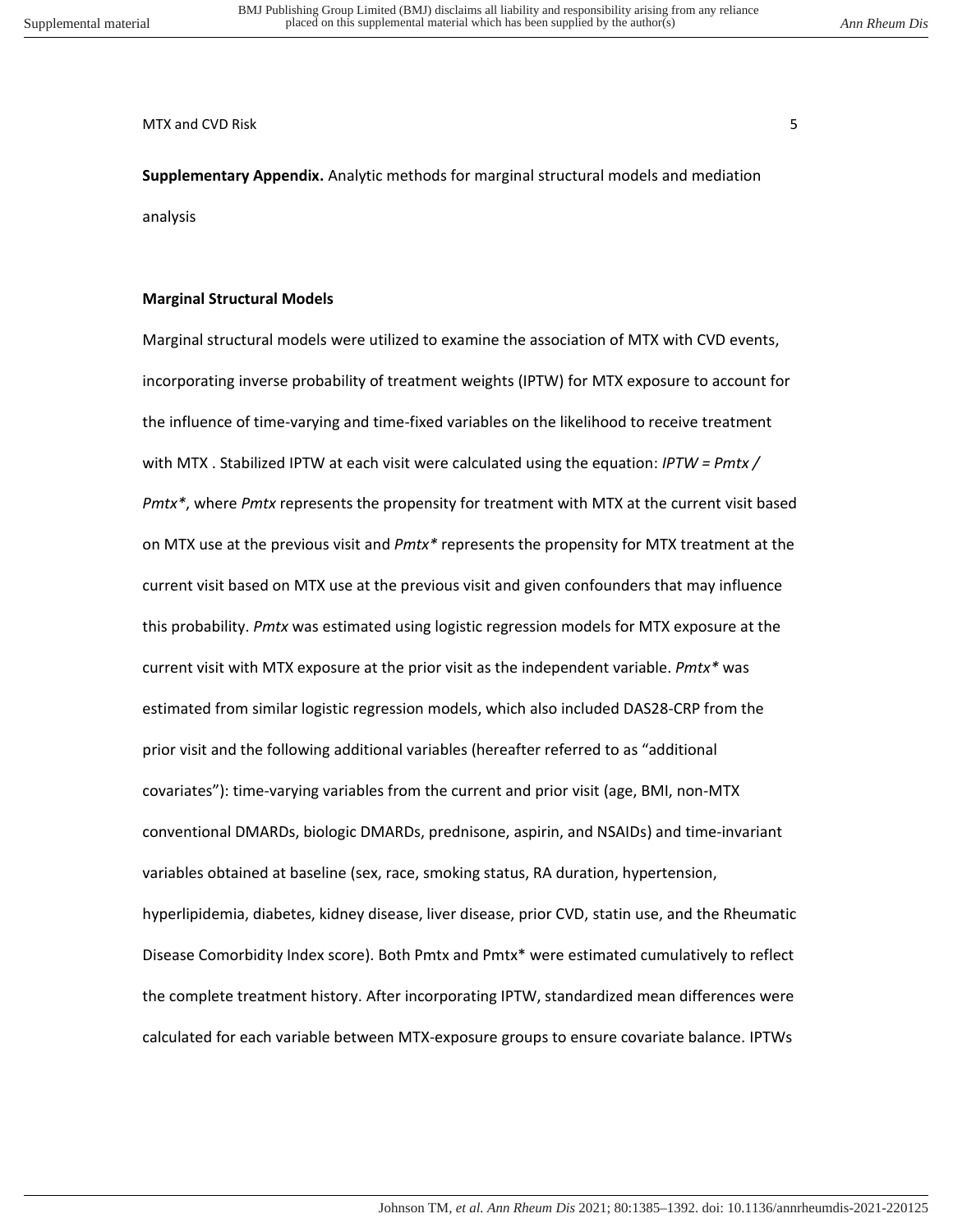#### MTX and CVD Risk 6 to the contract of the contract of the contract of the contract of the contract of the contract of the contract of the contract of the contract of the contract of the contract of the contract of the cont

(median 0.98, range 0.06-50.07) were examined to ensure extreme weights were not present and ensure that the positivity assumption of this model was not violated. Cox proportional hazards models were used to assess the association of MTX use with future CVD events, using the estimated IPTW for MTX.

#### **Mediation Analysis**

To estimate the direct effect of MTX on CVD risk in RA, we conducted a mediation analysis of MTX and CVD events using marginal structural models similar to that described above by treating both MTX and disease activity as an exposure in the MSM. Stabilized IPTW were calculated using the equation: *IPTW = (Pmtx1 / Pmtx1\*) \* (Pmtx2 / Pmtx2\*)*. *Pmtx1* was estimated using logistic regression models for MTX exposure at the current visit with MTX exposure and DAS28-CRP from the prior visit as independent variables. *Pmtx1\** was estimated from similar logistic regression models also incorporating the "additional covariates" listed above. *Pmtx2* was estimated using the normal density with mean predicted from linear regression models for DAS28-CRP at the current visit with DAS28-CRP from the prior visit and MTX exposure from the current and prior visit as the independent variables. *Pmtx2\** was estimated by additionally incorporating the "additional variables" listed above into this linear regression model. *Pmtx1*, *Pmtx1\**, *Pmtx2*, and *Pmtx2\** were estimated cumulatively to reflect the complete treatment history. Cox proportional hazards models with current MTX exposure and current DAS28-CRP as independent variables were used to assess the association of MTX use with future CVD events, using the estimated joint IPTW for MTX and DAS28-CRP. Indirect effects were subsequently estimated as *Indirect Effect = Total Effect - Direct Effect*, using beta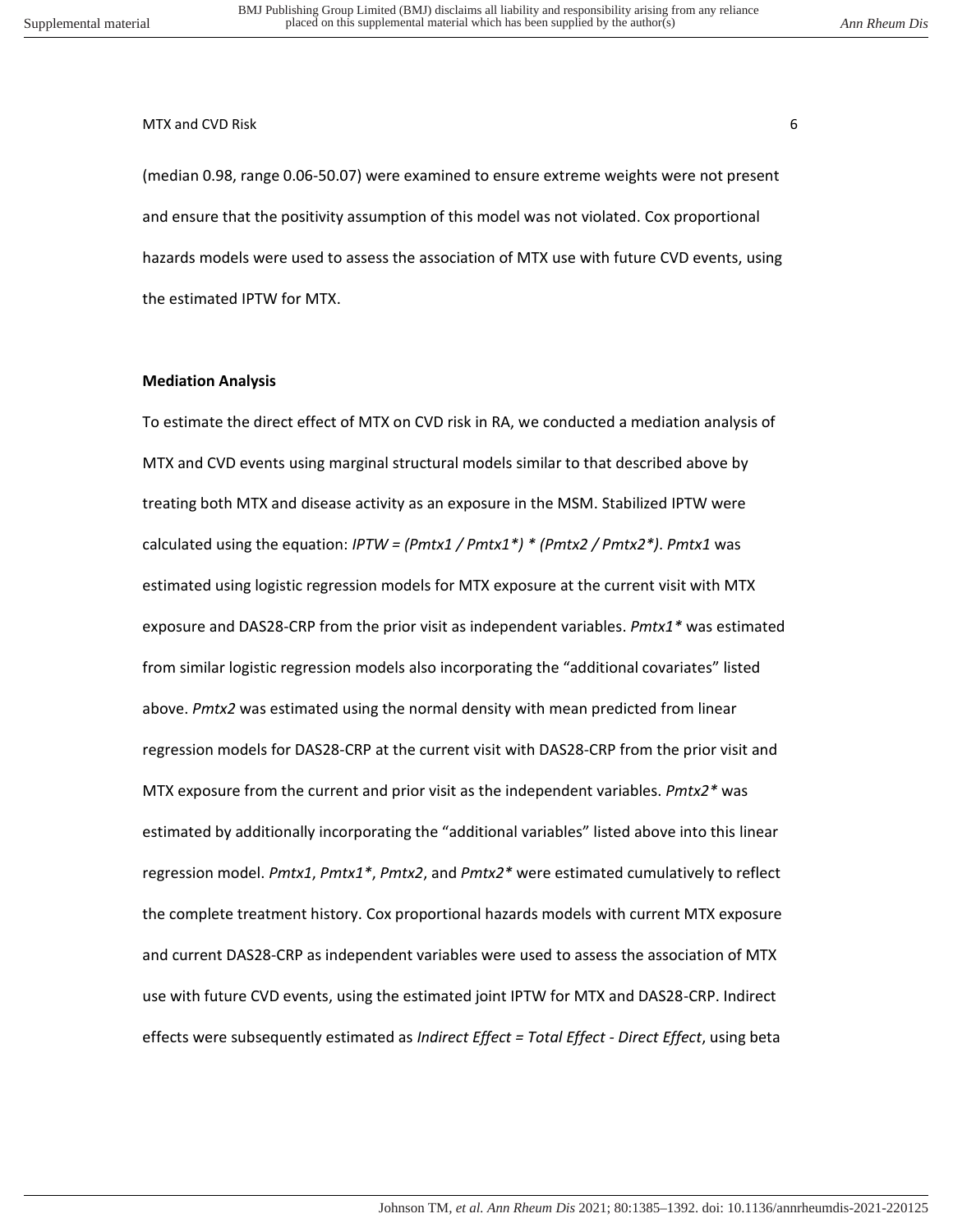## MTX and CVD Risk 7 and  $\overline{7}$

coefficients from the Cox proportional hazards models which were then exponentiated to

estimate hazard ratios. For each model, standard errors were estimated using 200

bootstrapped samples with sampling and replication done at the subject level.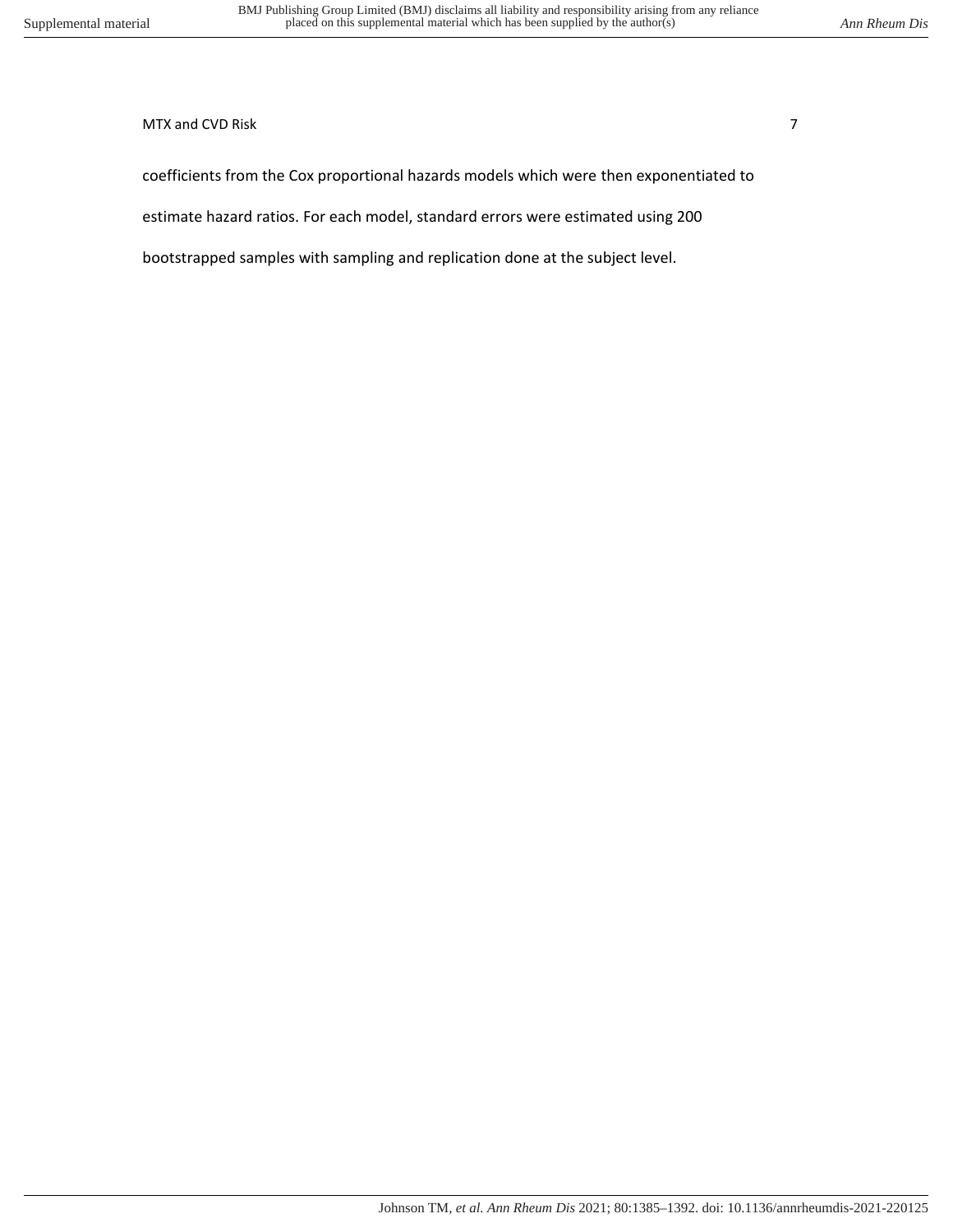| יייש               |                      |                  |                   |                     |  |
|--------------------|----------------------|------------------|-------------------|---------------------|--|
| DAS28-CRP*         |                      | Moderate/High    |                   | Remission/Low       |  |
|                    | HR (95% CI)          | p-value          | HR (95% CI)       | p-value             |  |
| Composite          | $0.70(0.49-0.99)$    | 0.04             | $0.83(0.56-1.24)$ | 0.37                |  |
| HF hospitalization | $0.32(0.13-0.82)$    | 0.02             | $0.56(0.20-1.57)$ | 0.27                |  |
| MACE               | $0.78(0.56-1.11)$    | 0.17             | $0.86(0.55-1.34)$ | 0.51                |  |
| CAD                | $0.79(0.45-1.40)$    | 0.42             | $1.01(0.51-2.00)$ | 0.97                |  |
| Stroke             | $0.67(0.26-1.69)$    | 0.39             | $0.62(0.20-1.99)$ | 0.43                |  |
| <b>CVD Death</b>   | $0.75(0.46-1.21)$    | 0.24             | $0.87(0.45-1.67)$ | 0.68                |  |
| hsCRP              |                      | $h$ sCRP >2 mg/L |                   | hsCRP $\leq$ 2 mg/L |  |
|                    | HR (95% CI)          | p-value          | HR (95% CI)       | p-value             |  |
| Composite          | $0.72(0.41-1.27)$    | 0.26             | $0.76(0.56-1.02)$ | 0.07                |  |
| HF hospitalization | $0.18(0.05-0.65)$ ** | 0.01             | $0.52(0.26-1.05)$ | 0.07                |  |
| <b>MACE</b>        | $0.83(0.46-1.49)$    | 0.50             | $0.80(0.57-1.11)$ | 0.18                |  |
| CAD                | $1.37(0.60-3.12)$    | 0.45             | $0.73(0.45-1.19)$ | 0.21                |  |
| Stroke             | $0.87(0.25-3.01)$ ** | 0.83             | $0.58(0.23-1.46)$ | 0.25                |  |
| <b>CVD Death</b>   | $0.57(0.27-1.22)$    | 0.15             | $0.84(0.56-1.26)$ | 0.39                |  |

**Supplementary Table 3.** Association of MTX use with CVD events, stratified by baseline disease activity and hsCRP

Marginal structural models for the total effect of MTX on CVD events as described in **Supplementary Appendix.**

\* A DAS28-CRP cutoff of <3.2 was used to define low disease activity or remission. 3.2 or greater was considered moderate to high disease activity.

\*\*Bootstrap estimates were unstable and not used. Reported estimates are calculated using observed data only.

Abbreviations: CAD = coronary artery disease, CVD = cardiovascular disease, HF = heart failure, LD = low disease activity, MACE = major adverse cardiovascular event, mod = moderate, MTX = methotrexate, rem = remission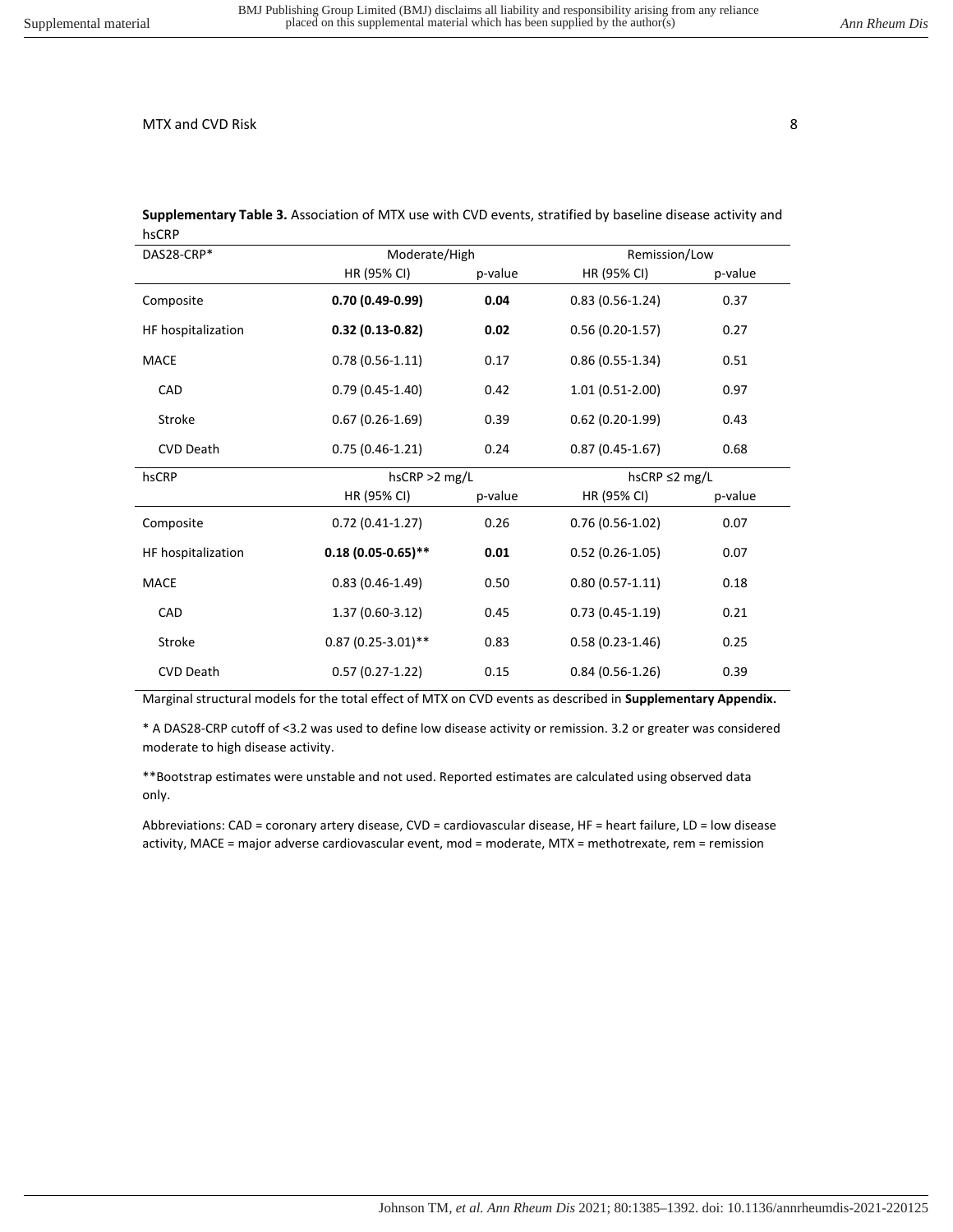#### **Supplementary Table 4.** Association of MTX use with CVD events among patients without a history of MACE or HF

|                    | No pre-existing MACE |         | No pre-existing HF |         |
|--------------------|----------------------|---------|--------------------|---------|
|                    | HR (95% CI)          | p-value | HR (95% CI)        | p-value |
| Composite          | $0.76(0.53-1.09)$    | 0.13    | $0.75(0.57-1.00)$  | 0.05    |
| HF hospitalization | $0.26(0.09-0.70)$    | 0.01    | $0.52(0.23-1.18)$  | 0.12    |
| MACE               | $0.82(0.55-1.23)$    | 0.34    | $0.78(0.58-1.06)$  | 0.11    |
| CAD                | $0.65(0.35-1.20)$    | 0.17    | $0.85(0.55-1.31)$  | 0.46    |
| Stroke             | $0.99(0.42 - 2.36)$  | 0.98    | $0.63(0.29-1.34)$  | 0.23    |
| CVD Death          | $0.89(0.48-1.63)$    | 0.70    | $0.68(0.46-1.02)$  | 0.06    |

Marginal structural models for the total effect of MTX on CVD events as described in **Supplementary Appendix**.

Abbreviations: CAD = coronary artery disease, CVD = cardiovascular disease, HF = heart failure, MACE = major adverse cardiovascular events, MTX = methotrexate

#### **Supplementary Table 5.** Association of MTX use with CVD events among patients with baseline RA duration <5 years

| <b>Event Category</b> | HR (95% CI)          | p-value |
|-----------------------|----------------------|---------|
| Composite             | 0.70(0.43, 1.14)     | 0.15    |
| HF Hospitalization    | $0.24(0.08, 0.67)^*$ | 0.01    |
| <b>MACE</b>           | 0.75(0.49, 1.16)     | 0.20    |
| CAD                   | 0.91(0.48, 1.71)     | 0.76    |
| Stroke                | $0.45(0.12, 1.72)^*$ | 0.24    |
| <b>CVD Death</b>      | 0.56(0.29, 1.08)     | 0.08    |

Marginal structural models for the total effect of MTX on CVD events as described in **Supplementary Appendix**.

Abbreviations: CAD = coronary artery disease, CVD = cardiovascular disease, HF = heart failure, MACE = major adverse cardiovascular events, MTX = methotrexate

\*Bootstrap estimates were unstable and not used as there were only 24 HF hospitalizations and 21 strokes. Reported estimates are calculated using observed data only.